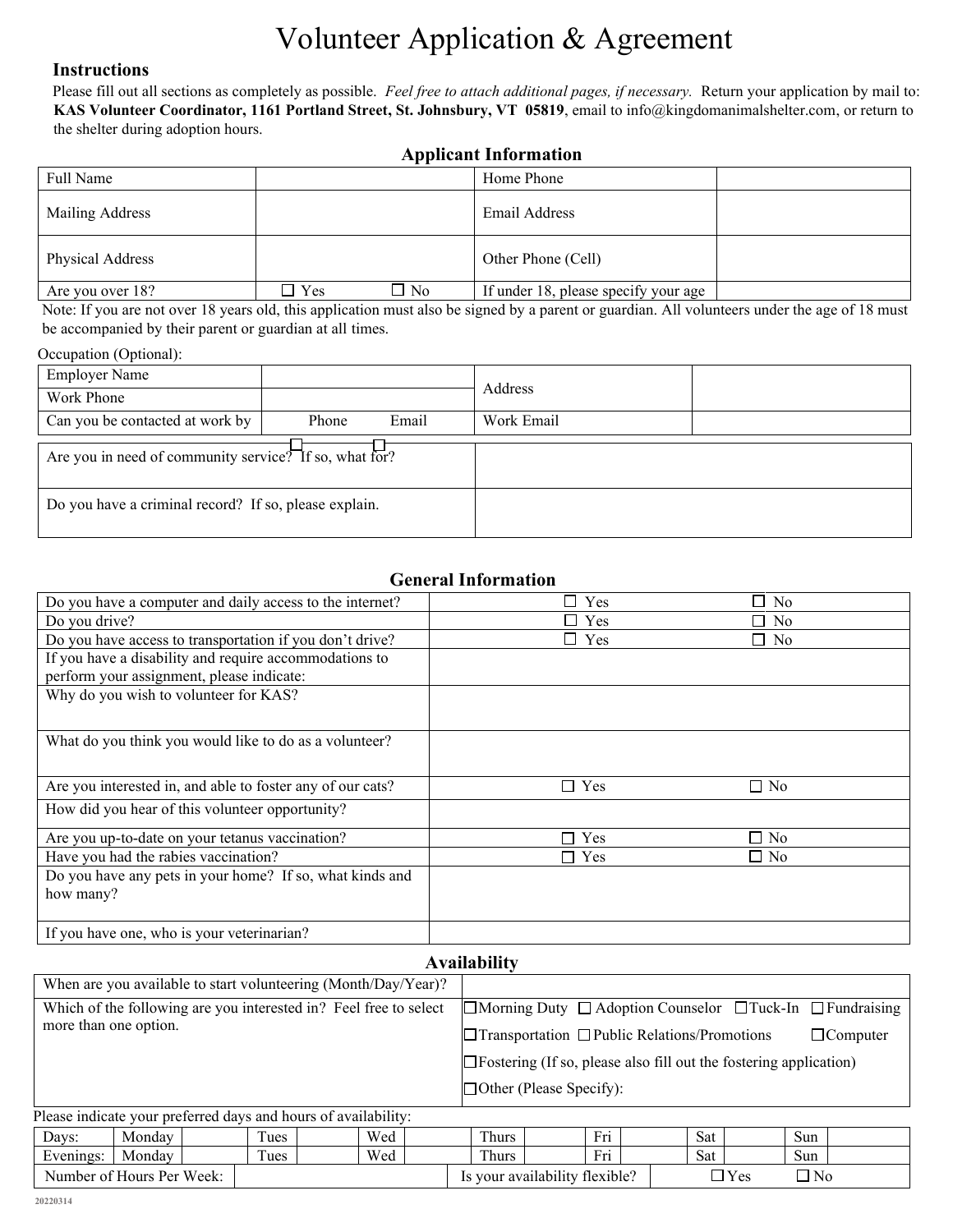# Volunteer Application & Agreement (Continued)

### **Background and Other Experience**

| Education and training background:                                                                                                               |  |
|--------------------------------------------------------------------------------------------------------------------------------------------------|--|
| Experience with animals:                                                                                                                         |  |
| List any special skills, licenses, certifications, or<br>other experience that you think may be useful in<br>volunteering with our organization: |  |
| Is there anything else you would like us to know?                                                                                                |  |

#### **Terms and Conditions**

**By signing below, I signify that I agree to the following terms and conditions:** 

- **I will abide by the KAS mission, policies and procedures while I am a volunteer.**
- **If I am selected to coordinate an event or activity for KAS, I agree to provide the Board with information on a timely basis, and work with other board members to obtain Board approval for all new or unusual projects.**
- **If I stop volunteering at any time, I will promptly return any KAS equipment, records, supplies, and any other items in good, clean condition.**
- **I understand that KAS may refuse volunteer applications for any reason.**
- **If I provide foster care in my home, I will allow KAS to visit my home to observe the animals and their living quarters.**

#### **I have accurately and truthfully completed this Volunteer Application and Agreement.**

| Applicant Signature:          | Date: |  |
|-------------------------------|-------|--|
| Parent or Guardian Signature: | Date: |  |

|  |  | To be completed by a KAS representative |  |
|--|--|-----------------------------------------|--|
|  |  |                                         |  |

Comments:

| Reviewed By: |  |
|--------------|--|
| Approved?    |  |
| Home visit?  |  |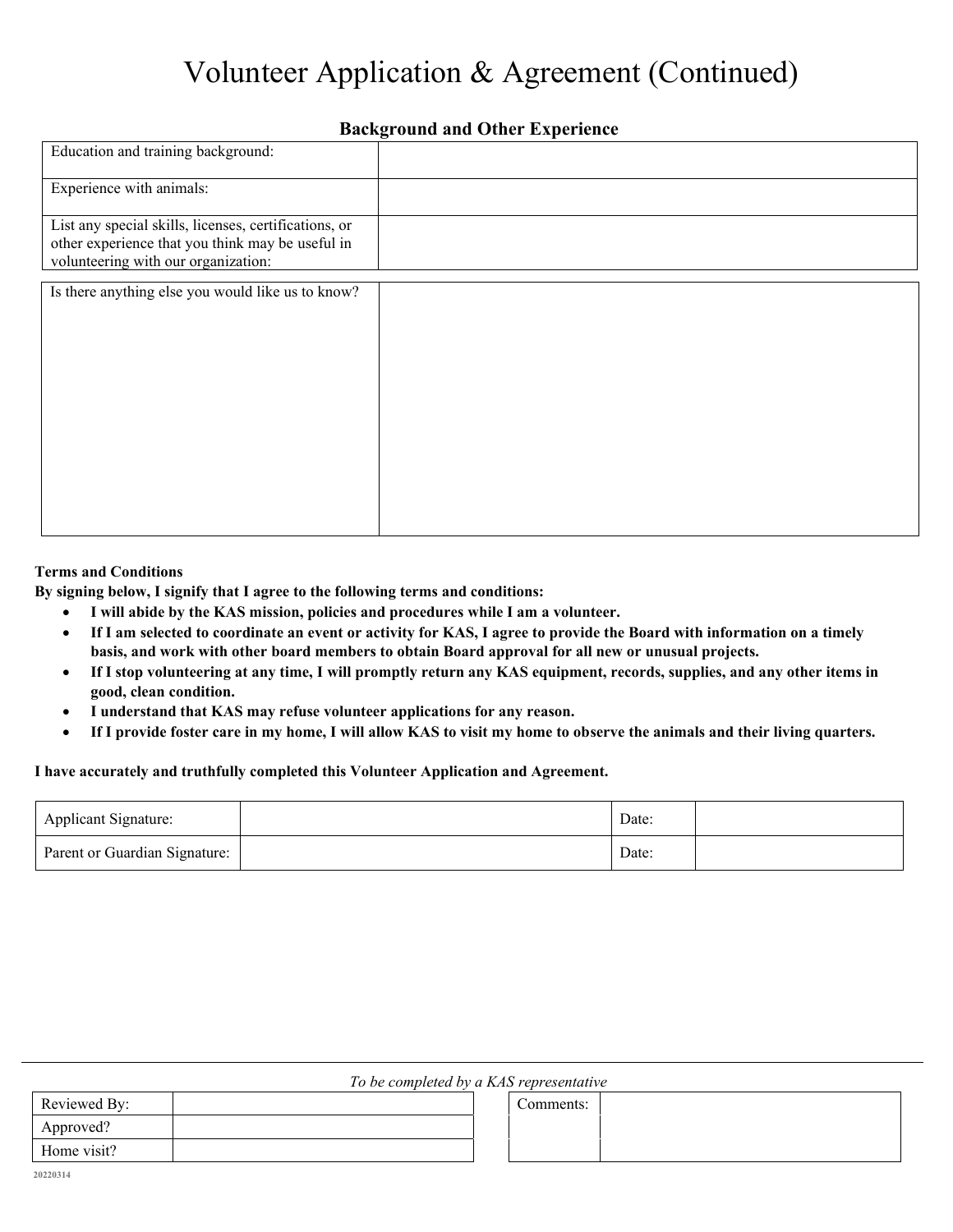# **VOLUNTEER RELEASE AND WAIVER OF LIABILITY**

This VOLUNTEER RELEASE AND WAIVER OF LIABILITY (this "**Release**") is executed as of the contract of the contract of the contract of the contract of the contract of the contract of the contract of the contract of the contract of the contract of the contract of the contract of the contract of the contrac ("**I**" or "**me**") in favor of Kingdom Animal Shelter, Inc., a Vermont non-profit corporation, organized and existing under the laws of the State of Vermont, and its directors, officers, employees, volunteers, and agents (collectively, the "**Organization**").

I desire to volunteer for the Organization and engage in activities related to being its volunteer (the "**Activities**"). I understand that the Activities may include, but are not limited to, handling and caring for animals. I also understand that as a volunteer I will receive no compensation or remuneration for my services and will not be eligible for any employee benefits. I acknowledge that I am not an employee.

In exchange for being allowed to participate in the Activities as a volunteer and for other good and valuable consideration, the receipt and sufficiency of which I acknowledge, I hereby freely, voluntarily, and without duress execute this Release and agree to the following terms:

1. Assumption of Risk. I am aware and understand that the Activities may be inherently dangerous and may expose me to a variety of foreseen and unforeseen hazards and risks. I acknowledge that I am voluntarily participating in the Activities and have considered those risks. I hereby expressly and specifically assume such risks, including any and all risk of injury, harm, or loss that I may incur as a result of my participation in the Activities.

2. Medical Treatment. I hereby give consent and authority to the Organization to obtain medical treatment on my behalf if I am injured or require medical attention during my participation in the Activities. I understand and agree that I am solely responsible for all costs related to such medical treatment, medical transportation, and/or evacuation. I hereby release, forever discharge, and hold harmless the Organization from any claim whatsoever in connection with such treatment or other medical services.

3. Release and Waiver. I hereby fully and forever release and discharge the Organization from, and expressly waive, any and all liability, claims, and demands of whatever kind or nature, either in law or in equity, that may arise from my participation in the Activities. I agree not to make or bring any such claim or demand against the Organization, and fully and forever release and discharge the Organization from liability under such claims or demands.

I UNDERSTAND THAT THIS RELEASE DISCHARGES THE ORGANIZATION FROM ANY LIABILITY OR CLAIM THAT I MAY HAVE AGAINST THE ORGANIZATION WITH RESPECT TO ANY BODILY INJURY, PERSONAL INJURY, ILLNESS, DEATH, PROPERTY DAMAGE, OR PROPERTY LOSS, INCLUDING MY OWN PERSONAL OR REAL PROPERTY, THAT MAY RESULT FROM THE ACTIVITIES, WHETHER CAUSED BY THE NEGLIGENCE OF THE ORGANIZATION OR OTHERWISE AND REGARDLESS OF WHETHER IT OCCURS AT THE ORGANIZATION'S PREMISES OR ELSEWHERE.

4. Insurance. I UNDERSTAND THAT THE ORGANIZATION DOES NOT ASSUME ANY RESPONSIBILITY FOR OR OBLIGATION TO PROVIDE FINANCIAL ASSISTANCE OR OTHER ASSISTANCE, INCLUDING BUT NOT LIMITED TO MEDICAL, HEALTH, OR DISABILITY INSURANCE OF ANY NATURE IN THE EVENT OF MY INJURY, ILLNESS, OR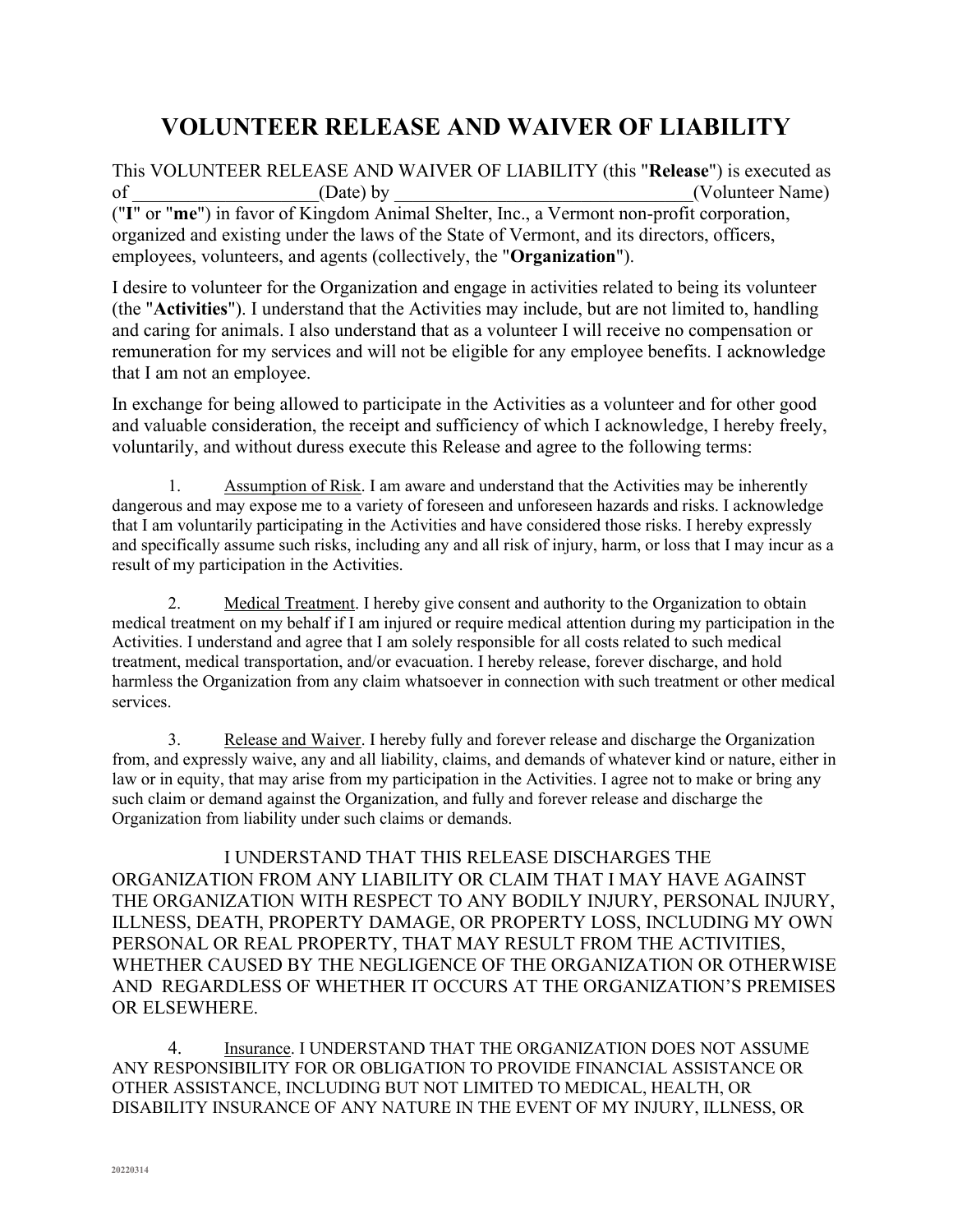#### DEATH, OR DAMAGE TO OR LOSS OF MY PROPERTY. MOREOVER, I AGREE THAT I HAVE MY OWN HEALTH INSURANCE COVERAGE THAT WILL COVER ME DURING THE ACTIVITIES.

I also understand that workers' compensation insurance is not available to volunteers and that the Organization does not provide workers' compensation insurance for volunteers. I expressly waive any claim for compensation or liability on the part of the Organization in the event of any injury or medical expense.

5. Indemnification. I hereby agree to indemnify, defend, and hold harmless the Organization from any and all liability, losses, damages, judgments, or expenses, including attorneys' fees, that it may incur or sustain as a result of my negligence, recklessness, or willful misconduct in connection with my participation in the Activities, arising out of any third-party claim.

6. Photographic Release. I understand and agree that during the Activities, I may be photographed and/or videotaped by the Organization for internal and/or promotional use. I hereby grant and convey to the Organization all right, title, and interest, including but not limited to, any royalties, proceeds, or other benefits, in any and all such photographs or recordings, and consent to the Organization's use of my name, image, likeness, and voice in perpetuity, in any medium or format, for any publicity without further compensation or permission.

7. Miscellaneous. I hereby agree that this Release represents the full understanding between the Organization and me and supersedes all other prior agreements, understandings, representations, and warranties, both written and oral, between us, with respect to the subject matter hereof. If any term or provision of this Release shall be held to be invalid by any court of competent jurisdiction, that term or provision shall be deemed modified so as to be valid and enforceable to the full extent permitted. The invalidity of any such term or provision shall not otherwise affect the validity or enforceability of the remaining terms and provisions. This Release is binding on and inures to the benefit of the Organization and me and our respective heirs, executors, administrators, legal representatives, successors, and permitted assigns. Section headings are for convenience of reference only and shall not define, modify, expand, or limit any of the terms of this Release. I acknowledge that in order to perform Activities that involve the operation of a motor vehicle I shall have a valid driver's license and auto insurance on the vehicle(s) and agree to update the Organization on any changes to the status of my license or insurance.

8. Governing Law. I hereby agree that this Release is intended to be as broad and inclusive as permitted, and that this Release shall be governed by and interpreted in accordance with the laws of the State of Vermont, without reference to any choice of law doctrine.

[SIGNATURE PAGE FOLLOWS]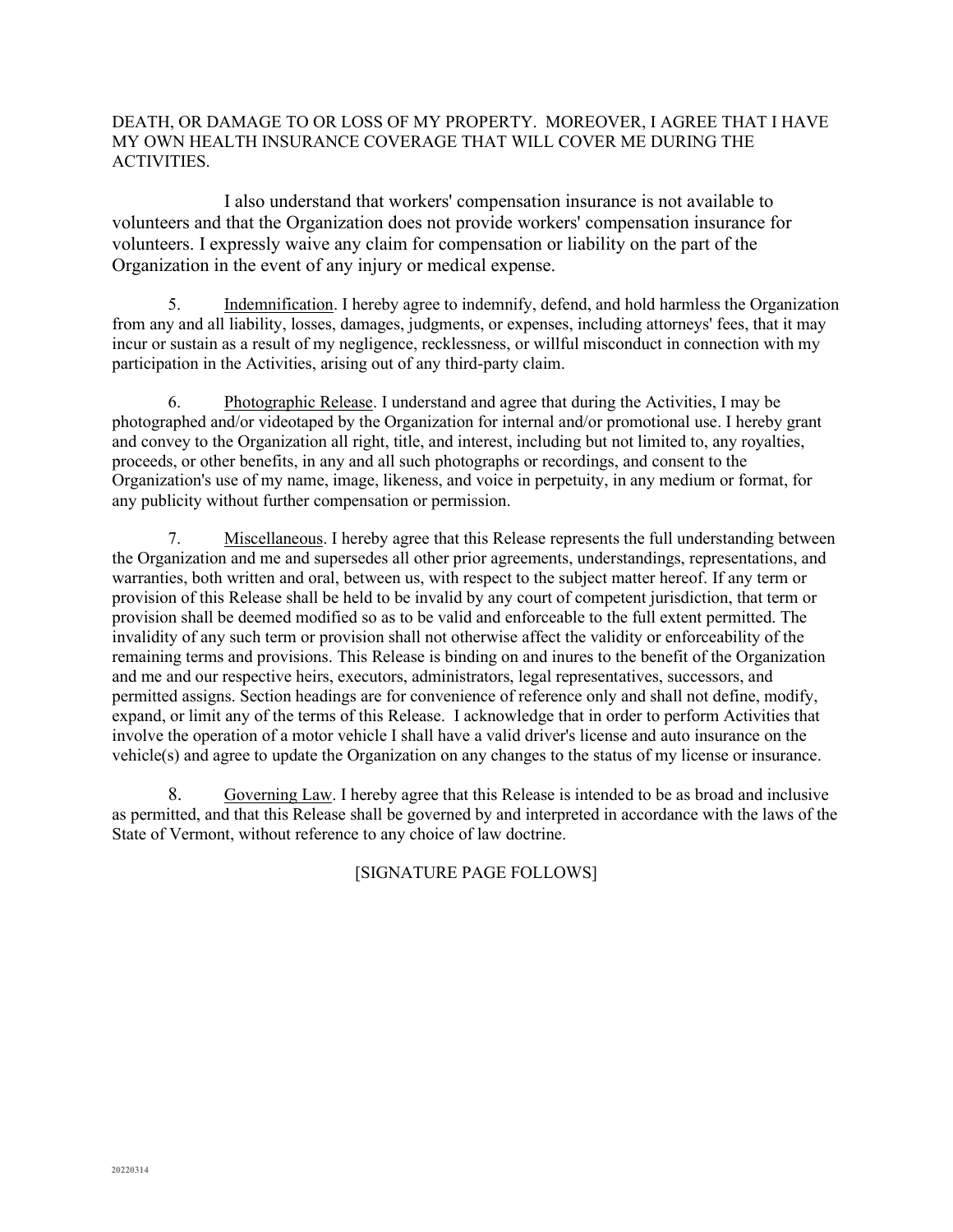## **BY SIGNING, I ACKNOWLEDGE THAT I HAVE READ AND UNDERSTOOD ALL OF THE TERMS OF THIS RELEASE AND THAT I AM VOLUNTARILY GIVING UP SUBSTANTIAL LEGAL RIGHTS, INCLUDING THE RIGHT TO SUE THE ORGANIZATION.**

| Name of Volunteer (please print): |
|-----------------------------------|
| Address:                          |
| Signature of Volunteer:           |
| Date:                             |

#### EMERGENCY CONTACT INFORMATION

| In case of an emergency, contact:                                        |
|--------------------------------------------------------------------------|
| Name:                                                                    |
|                                                                          |
| Address:                                                                 |
| Telephone Number:                                                        |
| Email:                                                                   |
| Any allergies, medications, or other information needed in an emergency: |